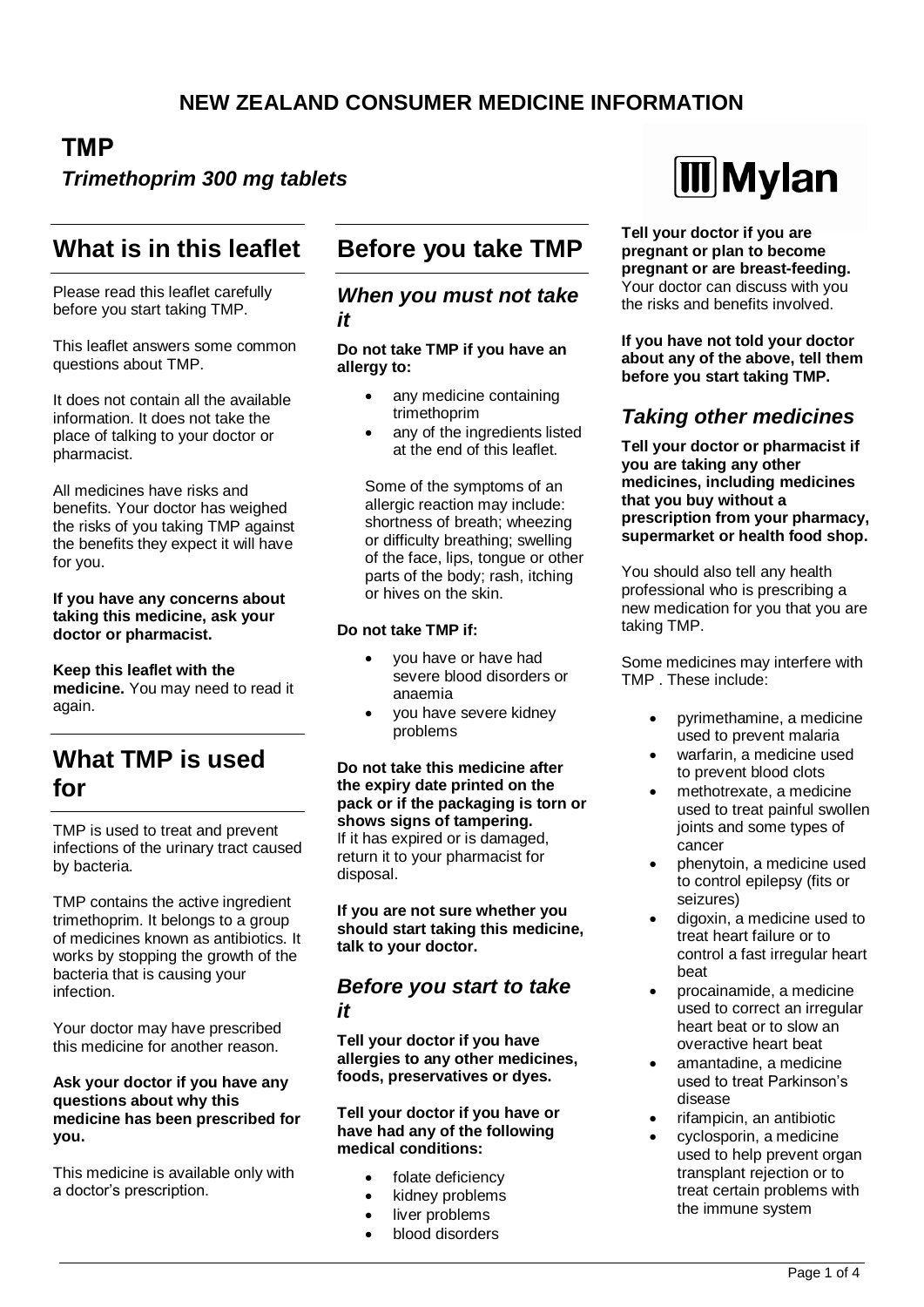- certain blood pressure medications that can increase potassium levels in the blood
- zidovudine, zalcitabine and lamivudine, medicines used to treat HIV
- dapsone, a medicine used to treat inflamed skin disorders
- medicines that are used to increase the urine production
- medicines that are decreasing the blood cell production.

These medicines may be affected by TMP or may affect how well it works. You may need different amounts of your medicines, or you may need to take different medicines.

Your doctor and pharmacist have more information on medicines to be careful with or avoid while taking this medicine.

# **How to take TMP**

#### **Follow all directions given to you by your doctor or pharmacist carefully.**

They may differ from the information contained in this leaflet.

**If you do not understand the instructions on the label, ask your doctor or pharmacist for help.**

### *How much to take*

Your doctor will tell you how much TMP you need to take each day. It is important that you take TMP as directed by your doctor. Do not take more than the recommended dose.

The usual daily dose of TMP to treat urinary tract infections in adults and children over 12 years is 300 mg once daily.

The usual daily dose of TMP to prevent urinary tract infections in adults and children over 12 years is 100 mg once daily.

For children under 12 years, the dose of TMP will depend on the child's age and weight.

The elderly and people with kidney problems may need to take a smaller dose.

Some people may need to take folate supplements while taking TMP. These people may include the elderly, people with folate deficiency and people taking certain medicines.

Your doctor may tell you to take different doses to these. If so, follow their instructions.

### *How to take it*

**Swallow the tablets whole with a full glass of water.**

### *When to take it*

#### **Take your medicine at about the same time each day.**

Taking it at the same time each day will have the best effect. It will also help you remember when to take it.

TMP tablets are best taken before bedtime.

It does not matter if you take this medicine with or without food. However, taking TMP with food will help reduce the chance of a stomach upset.

### *How long to take it*

#### **Continue taking your medicine for as long as your doctor tells you.**

It is important to keep taking your medicine even if you feel well.

Check with your doctor if you are unsure how long you should take TMP for.

### *If you forget to take it*

**If you forget to take a dose, skip the dose you missed and take your next dose when you are meant to.**

**Do not take a double dose to make up for the dose that you missed.**

**If you are not sure what to do, ask your doctor or pharmacist.**

If you have trouble remembering to take your medicine, ask your pharmacist for some hints.

# **While you are taking TMP**

### *Things you must do*

**If you are about to be started on any new medicines, tell your doctor and pharmacist that you are taking TMP.**

**Tell any other doctors, dentists and pharmacists who treat you that you are taking this medicine.**

#### **If you are going to have surgery, tell the surgeon or anaesthetist that you are taking TMP.** It may affect other medicines used during surgery.

**Tell your doctor if you develop a skin rash or hives while taking TMP.**

**If you become pregnant while taking this medicine, tell your doctor immediately.**

**If you are about to have any blood tests, tell your doctor that you are taking this medicine.** It may interfere with the results of some tests.

#### **Keep all of your doctor's appointments so that your progress can be checked.**

Your doctor may do some tests from time to time to make sure the medicine is working and to prevent unwanted side effects.

### *Things you must not do*

**Do not take TMP to treat any other complaints unless your doctor tells you to.**

**Do not give your medicine to anyone else, even if they have the same condition as you.**

**Do not stop taking your medicine or lower the dosage without checking with your doctor.** If you stop taking it suddenly, your condition may worsen. If possible, your doctor will gradually reduce the amount you take each day before stopping the medicine completely.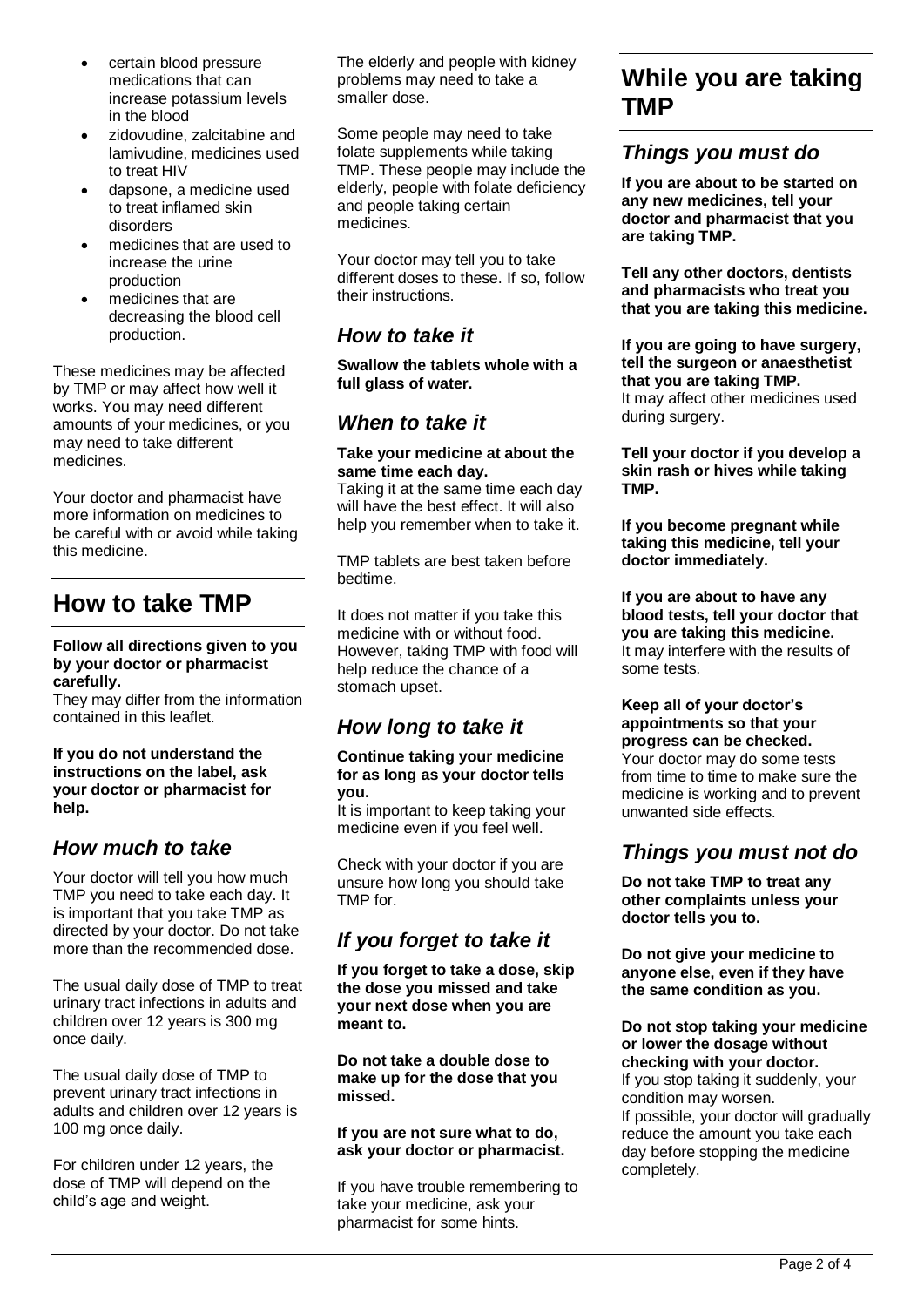### *Things to be careful of*

#### **Be careful driving or operating machinery until you know how TMP affects you.**

This medicine may cause dizziness, tiredness or drowsiness in some people. If you have any of these symptoms, do not drive, operate machinery or do anything else that could be dangerous. Children should be careful when riding bicycles or climbing trees.

# **In case of overdose**

### *If you take too much (overdose)*

**Immediately telephone your doctor or the National Poisons Information Centre (telephone 0800 POISON or 0800 764 766) or go to Accident and Emergency at your nearest hospital, if you think that you or anyone else may have taken too much TMP. Do this even if there are no signs of discomfort or poisoning.** You may need urgent medical attention.

Symptoms of an overdose may include nausea, vomiting, dizziness, headaches, mental depression, confusion, tiredness, being short of breath when exercising, looking pale, fever, chills, sore throat, mouth ulcers, bleeding or bruising more easily than normal, nosebleeds.

# **Side effects**

#### **Tell your doctor or pharmacist as soon as possible if you do not feel well while you are taking TMP.**

This medicine helps most people with urinary infections*,* but it may have unwanted side effects in a few people.

If you are elderly you may have an increased chance of getting side effects.

**All medicines can have side effects. Sometimes they are serious, most of the time they are not. You may need medical treatment if you get some of the side effects.**

**Ask your doctor or pharmacist to answer any questions you may have.**

#### **Tell your doctor or pharmacist if you notice any of the following and they worry you:**

- headache
- nausea, vomiting, diarrhoea
- constipation
- loss of appetite
- upset stomach
- cough
- difficulty sleeping, nightmares
- dizziness, sleepiness, drowsiness
- weight loss
- ringing, hissing, whistling, buzzing or persisting noise in the ears
- nosebleeds
- increased sensitivity to the sun
- ioint or muscle pain
- tingling or numbness of the hands or feet
- signs of low blood sugar levels like sweating, weakness, hunger, dizziness, trembling, headache, flushing or paleness, numbness, having a fast and pounding heart beat
- fainting

#### **Tell your doctor as soon as possible if you notice any of the following:**

- any skin reaction, redness, itching, swelling, flaking, peeling or blistering of the skin (e.g. skin rash, 'hives', spots, or blisters)
- sore mouth, mouth ulcers and cold sores
- tiredness
- being short of breath when exercising
- looking pale
- signs of frequent infections such as fever, chills, sore throat or mouth ulcers
- bruising or bleeding more easily than normal
- purple or red-brown spots visible through the skin
- watery and severe diarrhoea which may also be bloody
- feelings of deep sadness and unworthiness (depression)
- seeing or feeling things that are not there (hallucinations)
- confusion, nervousness, feeling anxious
- agitation
- abnormal uncontrolled movements including muscle twitching or spasms
- clumsiness and lack of coordination, affecting balance and manner of walking, limb or eye movement and/or speech
- shaking
- pain and/or swelling in the arms or legs
- blurred vision, redness of the eye, eye pain, increased sensitivity to light
- stiff neck that may occur with extreme sensitivity to bright light
- skin blisters that might come with bleeding in the lips, eyes, mouth, nose and genitals
- blood in the urine

The above list includes serious side effects that may require medical attention.

#### **If any of the following happen, tell your doctor immediately or go to Accident and Emergency at your nearest hospital:**

- swelling of the face, lips, mouth, tongue or other body parts
- shortness of breath. wheezing or difficulty breathing/swallowing
- seizures, fits, convulsions
- yellowing of the skin and/or eyes

The above list includes very serious side effects. You may need urgent medical attention or hospitalisation.

#### **Tell your doctor or pharmacist if you notice anything that is making you feel unwell.**

Other side effects not listed above may also occur in some people. Tell your doctor if you notice any other effects.